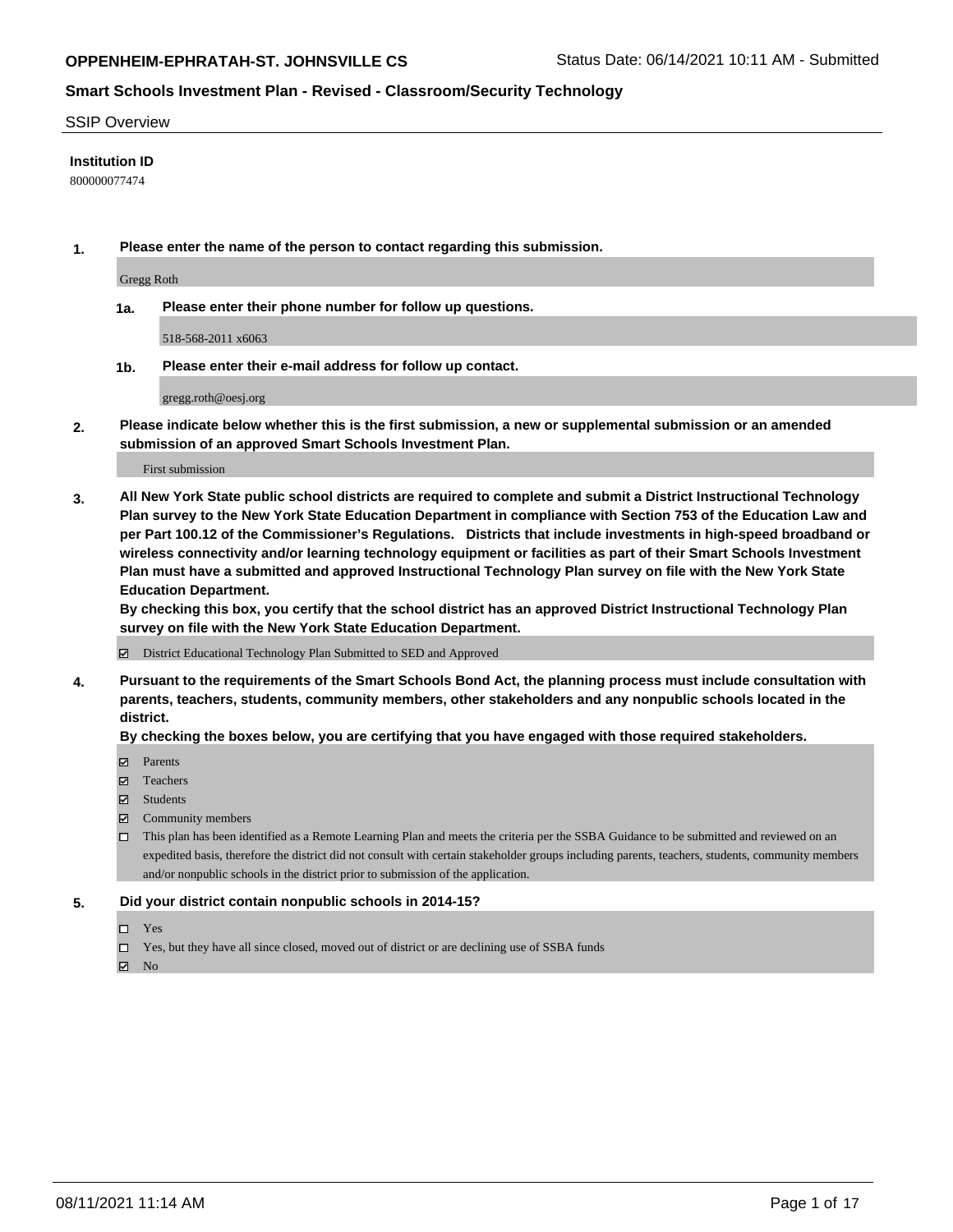#### SSIP Overview

**6. Certify that the following required steps have taken place by checking the boxes below:**

- The district developed and the school board approved a preliminary Smart Schools Investment Plan.
- The preliminary plan was posted on the district website for at least 30 days. The district included an address to which any written comments on the plan should be sent.
- $\boxtimes$  The school board conducted a hearing that enabled stakeholders to respond to the preliminary plan. This hearing may have occured as part of a normal Board meeting, but adequate notice of the event must have been provided through local media and the district website for at least two weeks prior to the meeting.
- The district prepared a final plan for school board approval and such plan has been approved by the school board.
- $\boxtimes$  The final proposed plan that has been submitted has been posted on the district's website.
- This Plan has been identified as a Remote Learning Plan and meets the criteria per the SSBA Guidance to be submitted and reviewed on an expedited basis, therefore this plan has not met certain stakeholder engagement requirements including, consulting with nonpublic schools in advance of plan submission, having the school board conduct a hearing on the plan and/or posting the plan to the district website for a minimum of 30 days. This district will post the Remote Learning Plan to the district's website upon submission of the application.
- **6a. Please upload the proposed Smart Schools Investment Plan (SSIP) that was posted on the district's website, along with any supporting materials. Note that this should be different than your recently submitted Educational Technology Survey. The Final SSIP, as approved by the School Board, should also be posted on the website and remain there during the course of the projects contained therein.**

OESJ-Smart-School-Investment-Plan-2020-2021 Final.docx OESJ Smart School Investment Plan 2020-2021.pptx

**6b. Enter the webpage address where the final Smart Schools Investment Plan is posted. The Plan should remain posted for the life of the included projects.**

https://www.oesj.org/departments/technology/

**7. Please enter an estimate of the total number of students and staff that will benefit from this Smart Schools Investment Plan based on the cumulative projects submitted to date.**

810

**8. An LEA/School District may partner with one or more other LEA/School Districts to form a consortium to pool Smart Schools Bond Act funds for a project that meets all other Smart School Bond Act requirements. Each school district participating in the consortium will need to file an approved Smart Schools Investment Plan for the project and submit a signed Memorandum of Understanding that sets forth the details of the consortium including the roles of each respective district.**

 $\Box$  The district plans to participate in a consortium to partner with other school district(s) to implement a Smart Schools project.

**9. Please enter the name and 6-digit SED Code for each LEA/School District participating in the Consortium.**

| <b>Partner LEA/District</b> | <b>ISED BEDS Code</b> |
|-----------------------------|-----------------------|
| (No Response)               | (No Response)         |

**10. Please upload a signed Memorandum of Understanding with all of the participating Consortium partners.**

(No Response)

**11. Your district's Smart Schools Bond Act Allocation is:**

\$1,194,883

**12. Final 2014-15 BEDS Enrollment to calculate Nonpublic Sharing Requirement**

|            | l Public Enrollment | l Nonpublic Enrollment | <b>Total Enrollment</b> | l Nonpublic Percentage |
|------------|---------------------|------------------------|-------------------------|------------------------|
| Enrollment | 743                 |                        | 743.00                  | 0.00                   |

**13. This table compares each category budget total, as entered in that category's page, to the total expenditures listed**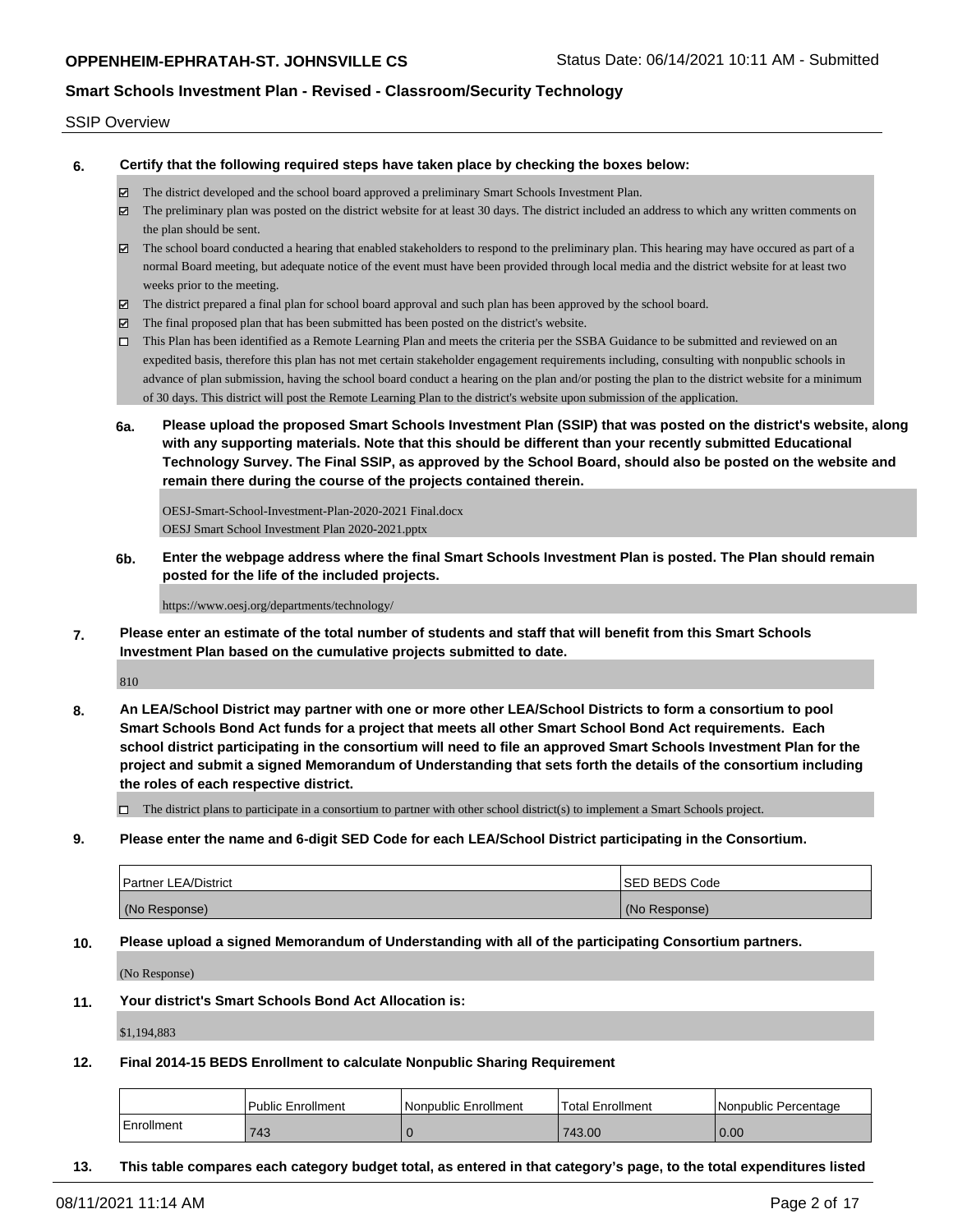SSIP Overview

## **in the category's expenditure table. Any discrepancies between the two must be resolved before submission.**

|                                          | <b>Sub-Allocations</b> | <b>Expenditure Totals</b> | <b>Difference</b> |
|------------------------------------------|------------------------|---------------------------|-------------------|
| <b>School Connectivity</b>               | 0.00                   | 0.00                      | 0.00              |
| Connectivity Projects for<br>Communities | 0.00                   | 0.00                      | 0.00              |
| Classroom Technology                     | 655.616.44             | 655,616.44                | 0.00              |
| Pre-Kindergarten Classrooms              | 0.00                   | 0.00                      | 0.00              |
| Replace Transportable<br>Classrooms      | 0.00                   | 0.00                      | 0.00              |
| <b>High-Tech Security Features</b>       | 206,000.00             | 206,000.00                | 0.00              |
| Nonpublic Loan                           | 0.00                   | 0.00                      | 0.00              |
| Totals:                                  | 861,616                | 861,616                   | 0                 |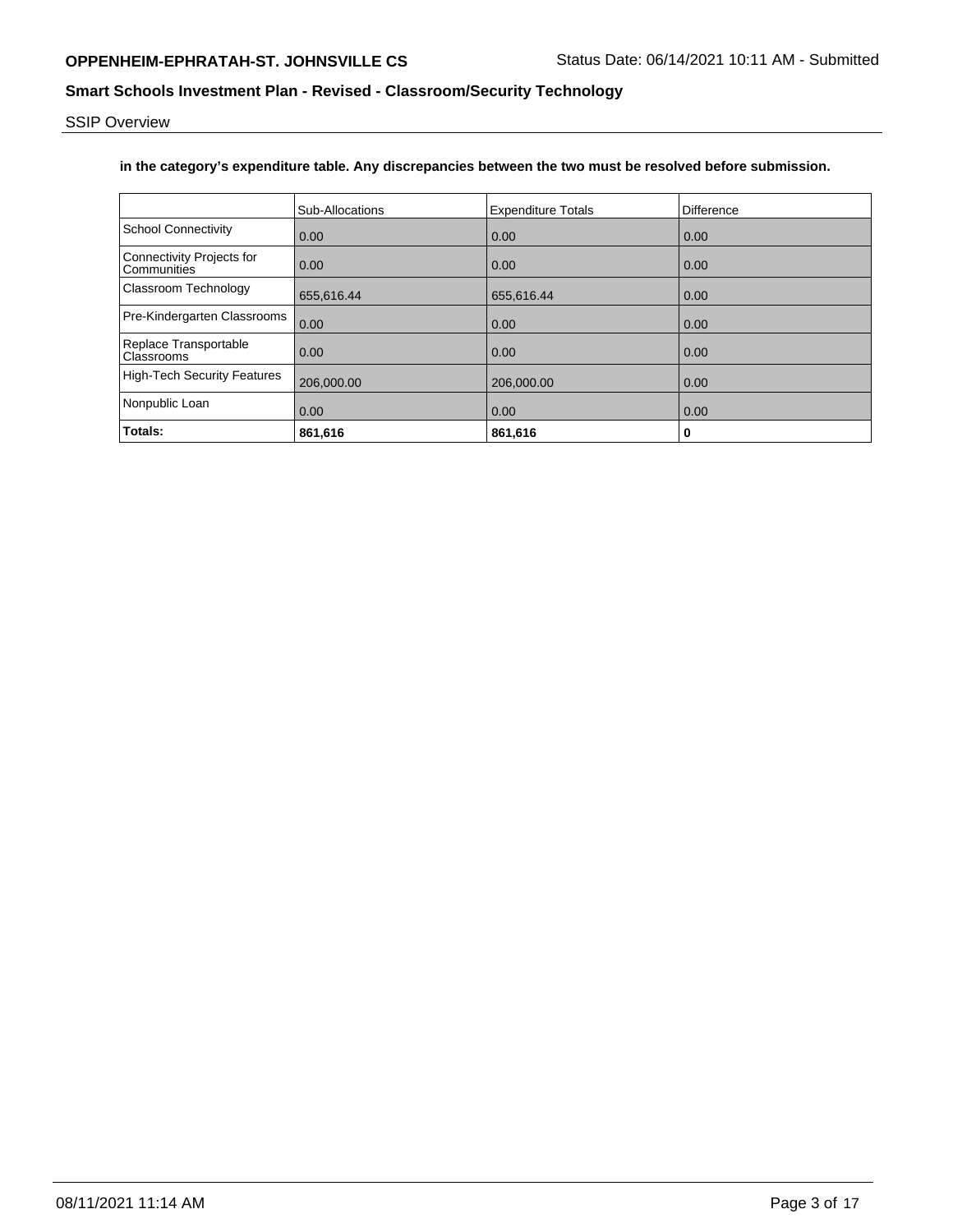School Connectivity

- **1. In order for students and faculty to receive the maximum benefit from the technology made available under the Smart Schools Bond Act, their school buildings must possess sufficient connectivity infrastructure to ensure that devices can be used during the school day. Smart Schools Investment Plans must demonstrate that:**
	- **• sufficient infrastructure that meets the Federal Communications Commission's 100 Mbps per 1,000 students standard currently exists in the buildings where new devices will be deployed, or**
	- **• is a planned use of a portion of Smart Schools Bond Act funds, or**
	- **• is under development through another funding source.**

**Smart Schools Bond Act funds used for technology infrastructure or classroom technology investments must increase the number of school buildings that meet or exceed the minimum speed standard of 100 Mbps per 1,000 students and staff within 12 months. This standard may be met on either a contracted 24/7 firm service or a "burstable" capability. If the standard is met under the burstable criteria, it must be:**

**1. Specifically codified in a service contract with a provider, and**

**2. Guaranteed to be available to all students and devices as needed, particularly during periods of high demand, such as computer-based testing (CBT) periods.**

**Please describe how your district already meets or is planning to meet this standard within 12 months of plan submission.**

(No Response)

**1a. If a district believes that it will be impossible to meet this standard within 12 months, it may apply for a waiver of this requirement, as described on the Smart Schools website. The waiver must be filed and approved by SED prior to submitting this survey.**

 $\Box$  By checking this box, you are certifying that the school district has an approved waiver of this requirement on file with the New York State Education Department.

**2. Connectivity Speed Calculator (Required). If the district currently meets the required speed, enter "Currently Met" in the last box: Expected Date When Required Speed Will be Met.**

|                  | l Number of     | Required Speed | Current Speed in | Expected Speed  | Expected Date                           |
|------------------|-----------------|----------------|------------------|-----------------|-----------------------------------------|
|                  | <b>Students</b> | In Mbps        | l Mbps           | to be Attained  | When Required                           |
|                  |                 |                |                  |                 | l Within 12 Months ISpeed Will be Met l |
| Calculated Speed | (No Response)   | 0.00           | (No Response)    | l (No Response) | l (No Response)                         |

**3. Describe how you intend to use Smart Schools Bond Act funds for high-speed broadband and/or wireless connectivity projects in school buildings.**

(No Response)

**4. Describe the linkage between the district's District Instructional Technology Plan and how the proposed projects will improve teaching and learning. (There should be a link between your response to this question and your responses to Question 1 in Section IV - NYSED Initiatives Alignment: "Explain how the district use of instructional technology will serve as a part of a comprehensive and sustained effort to support rigorous academic standards attainment and performance improvement for students."** 

**Your answer should also align with your answers to the questions in Section II - Strategic Technology Planning and the associated Action Steps in Section III - Action Plan.)**

(No Response)

**5. If the district wishes to have students and staff access the Internet from wireless devices within the school building, or in close proximity to it, it must first ensure that it has a robust Wi-Fi network in place that has sufficient bandwidth to meet user demand.**

**Please describe how you have quantified this demand and how you plan to meet this demand.**

(No Response)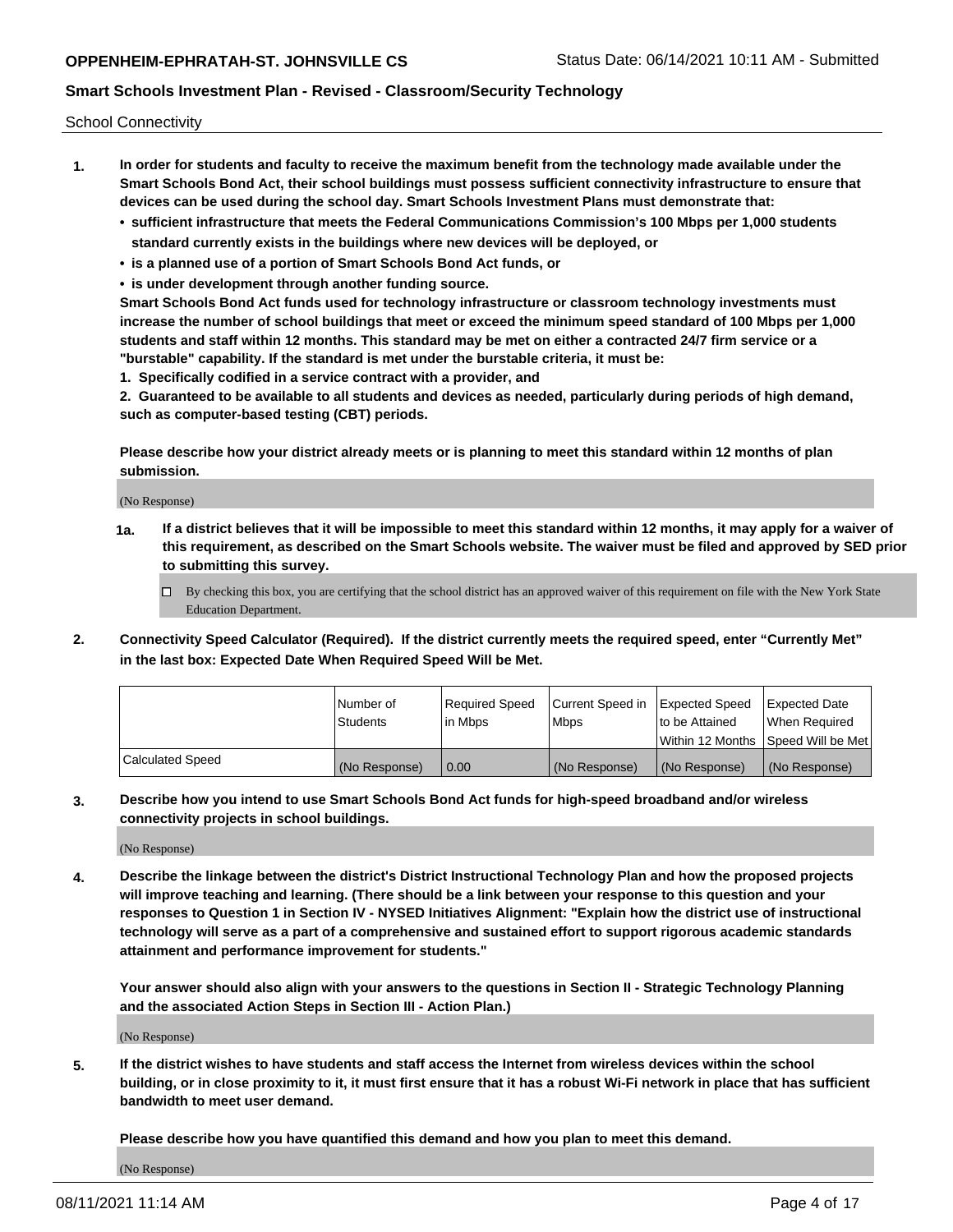School Connectivity

**6. Smart Schools plans with any expenditures in the School Connectivity category require a project number from the Office of Facilities Planning. Districts must submit an SSBA LOI and receive project numbers prior to submitting the SSIP. As indicated on the LOI, some projects may be eligible for a streamlined review and will not require a building permit.**

**Please indicate on a separate row each project number given to you by the Office of Facilities Planning.**

| Project Number |  |
|----------------|--|
| (No Response)  |  |

**7. Certain high-tech security and connectivity infrastructure projects may be eligible for an expedited review process as determined by the Office of Facilities Planning.**

### **Was your project deemed eligible for streamlined review?**

(No Response)

### **8. Include the name and license number of the architect or engineer of record.**

| Name          | License Number |
|---------------|----------------|
| (No Response) | (No Response)  |

### **9. Public Expenditures – Loanable (Counts toward the nonpublic loan calculation)**

| Select the allowable expenditure type.<br>Repeat to add another item under each type. | <b>PUBLIC</b> Items to be<br>l Purchased | Quantity           | Cost Per Item    | <b>Total Cost</b> |
|---------------------------------------------------------------------------------------|------------------------------------------|--------------------|------------------|-------------------|
| (No Response)                                                                         | (No Response)                            | l (No<br>Response) | (No<br>Response) | 0.00              |
|                                                                                       |                                          | U                  | 0.00             |                   |

# **10. Public Expenditures – Non-Loanable (Does not count toward nonpublic loan calculation)**

| Select the allowable expenditure<br>type.<br>Repeat to add another item under<br>each type. | <b>PUBLIC</b> Items to be purchased | Quantity      | Cost per Item | <b>Total Cost</b> |
|---------------------------------------------------------------------------------------------|-------------------------------------|---------------|---------------|-------------------|
| (No Response)                                                                               | (No Response)                       | (No Response) | (No Response) | 0.00              |
|                                                                                             |                                     |               | 0.00          |                   |

#### **11. Final 2014-15 BEDS Enrollment to calculate Nonpublic Sharing Requirement (no changes allowed.)**

|            | Public Enrollment | l Nonpublic Enrollment | <b>Total Enrollment</b> | Nonpublic Percentage |
|------------|-------------------|------------------------|-------------------------|----------------------|
| Enrollment | 743               |                        | 743.00                  | 0.00                 |

### **12. Total Public Budget - Loanable (Counts toward the nonpublic loan calculation)**

|                                                 | Public Allocations | Estimated Nonpublic Loan<br>Amount | <b>Estimated Total Sub-Allocations</b> |
|-------------------------------------------------|--------------------|------------------------------------|----------------------------------------|
| Network/Access Costs                            | (No Response)      | 0.00                               | 0.00                                   |
| School Internal Connections and<br>l Components | (No Response)      | 0.00                               | 0.00                                   |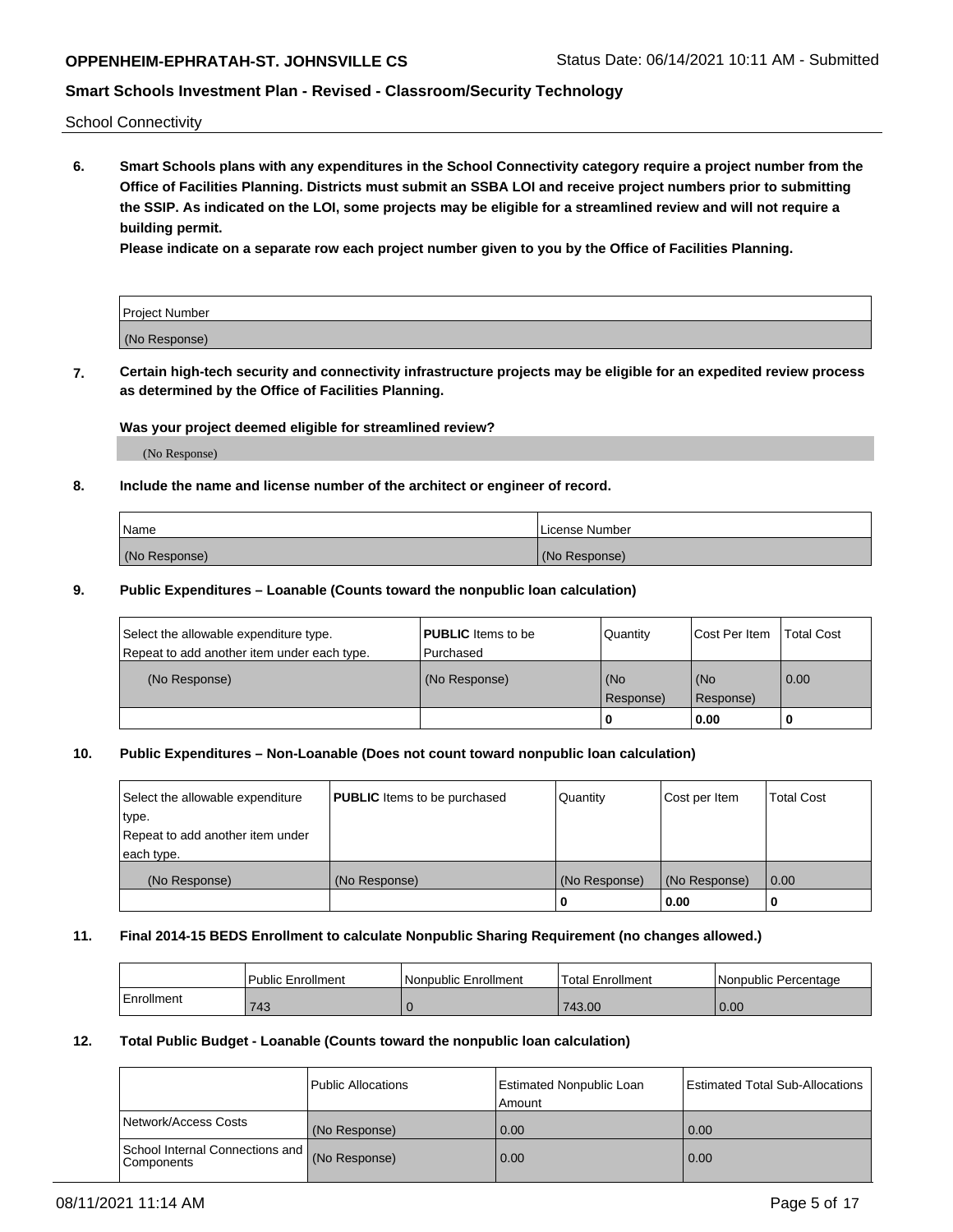School Connectivity

|         | Public Allocations | Estimated Nonpublic Loan<br>Amount | <b>Estimated Total Sub-Allocations</b> |
|---------|--------------------|------------------------------------|----------------------------------------|
| Other   | (No Response)      | 0.00                               | 0.00                                   |
| Totals: | 0.00               |                                    |                                        |

# **13. Total Public Budget – Non-Loanable (Does not count toward the nonpublic loan calculation)**

|                                                   | Sub-<br>Allocation |
|---------------------------------------------------|--------------------|
| Network/Access Costs                              | (No Response)      |
| <b>Outside Plant Costs</b>                        | (No Response)      |
| <b>School Internal Connections and Components</b> | (No Response)      |
| Professional Services                             | (No Response)      |
| Testing                                           | (No Response)      |
| <b>Other Upfront Costs</b>                        | (No Response)      |
| <b>Other Costs</b>                                | (No Response)      |
| <b>Totals:</b>                                    | 0.00               |

# **14. School Connectivity Totals**

|                          | Total Sub-Allocations |
|--------------------------|-----------------------|
| Total Loanable Items     | 0.00                  |
| Total Non-Ioanable Items | 0.00                  |
| Totals:                  | 0                     |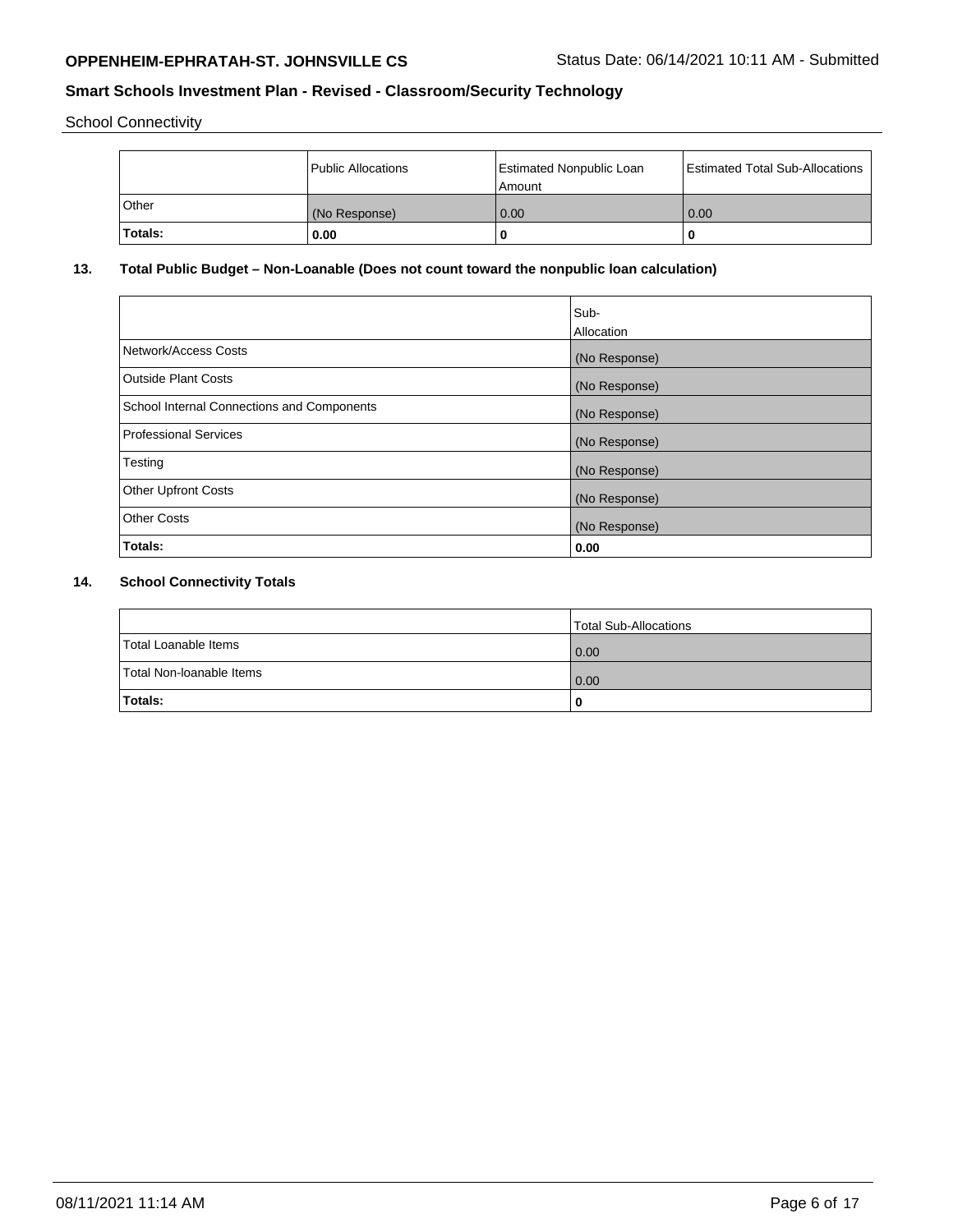Community Connectivity (Broadband and Wireless)

**1. Describe how you intend to use Smart Schools Bond Act funds for high-speed broadband and/or wireless connectivity projects in the community.**

(No Response)

**2. Please describe how the proposed project(s) will promote student achievement and increase student and/or staff access to the Internet in a manner that enhances student learning and/or instruction outside of the school day and/or school building.**

(No Response)

**3. Community connectivity projects must comply with all the necessary local building codes and regulations (building and related permits are not required prior to plan submission).**

 $\Box$  I certify that we will comply with all the necessary local building codes and regulations.

**4. Please describe the physical location of the proposed investment.**

(No Response)

**5. Please provide the initial list of partners participating in the Community Connectivity Broadband Project, along with their Federal Tax Identification (Employer Identification) number.**

| <b>Project Partners</b> | l Federal ID # |
|-------------------------|----------------|
| (No Response)           | (No Response)  |

**6. Please detail the type, quantity, per unit cost and total cost of the eligible items under each sub-category.**

| Select the allowable expenditure | Item to be purchased | Quantity      | Cost per Item | <b>Total Cost</b> |
|----------------------------------|----------------------|---------------|---------------|-------------------|
| type.                            |                      |               |               |                   |
| Repeat to add another item under |                      |               |               |                   |
| each type.                       |                      |               |               |                   |
| (No Response)                    | (No Response)        | (No Response) | (No Response) | 0.00              |
|                                  |                      | o             | 0.00          |                   |

**7. If you are submitting an allocation for Community Connectivity, complete this table.**

**Note that the calculated Total at the bottom of the table must equal the Total allocation for this category that you entered in the SSIP Overview overall budget.**

|                                    | Sub-Allocation |
|------------------------------------|----------------|
| Network/Access Costs               | (No Response)  |
| Outside Plant Costs                | (No Response)  |
| <b>Tower Costs</b>                 | (No Response)  |
| <b>Customer Premises Equipment</b> | (No Response)  |
| <b>Professional Services</b>       | (No Response)  |
| Testing                            | (No Response)  |
| <b>Other Upfront Costs</b>         | (No Response)  |
| <b>Other Costs</b>                 | (No Response)  |
| Totals:                            | 0.00           |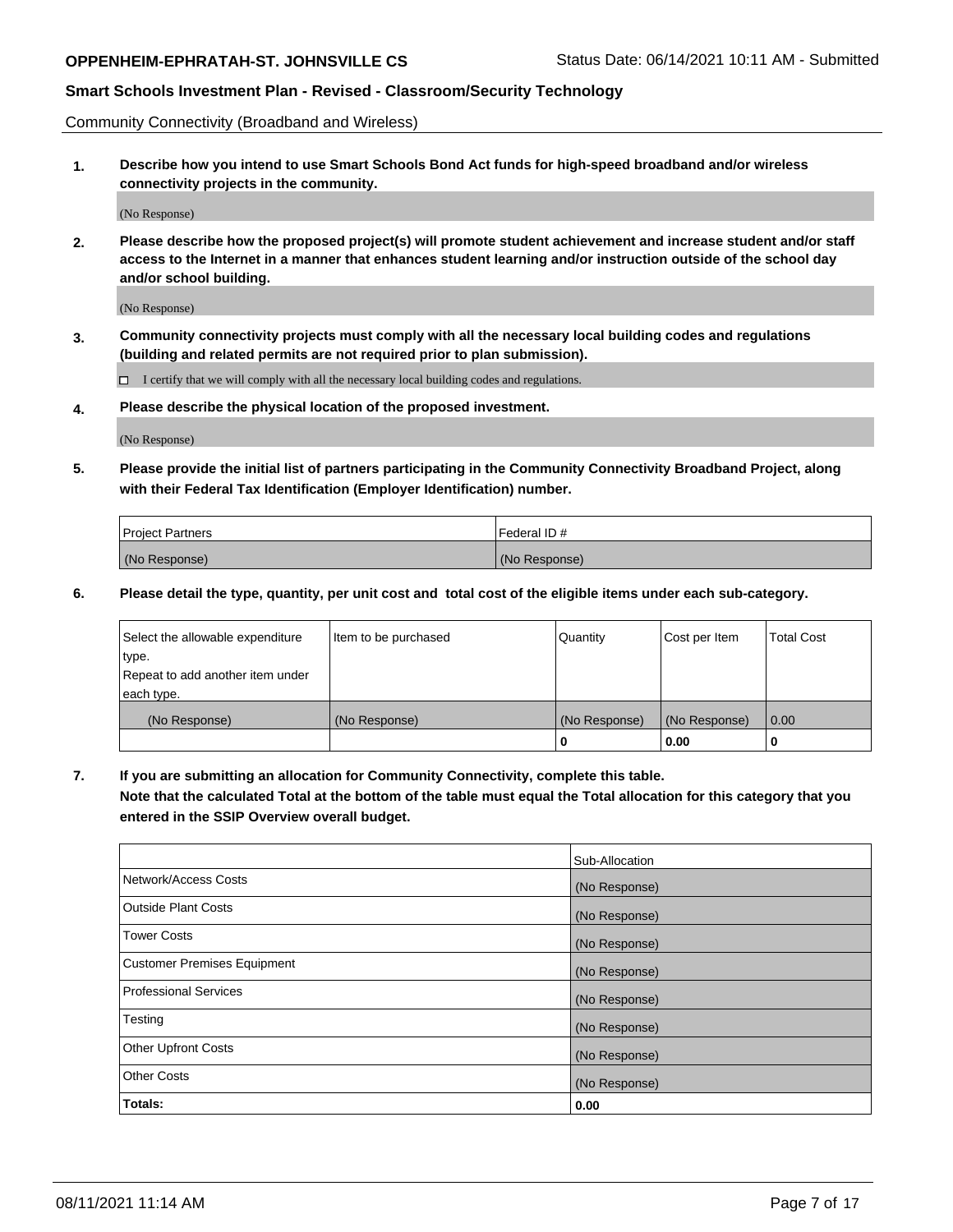### Classroom Learning Technology

**1. In order for students and faculty to receive the maximum benefit from the technology made available under the Smart Schools Bond Act, their school buildings must possess sufficient connectivity infrastructure to ensure that devices can be used during the school day. Smart Schools Investment Plans must demonstrate that sufficient infrastructure that meets the Federal Communications Commission's 100 Mbps per 1,000 students standard currently exists in the buildings where new devices will be deployed, or is a planned use of a portion of Smart Schools Bond Act funds, or is under development through another funding source. Smart Schools Bond Act funds used for technology infrastructure or classroom technology investments must increase the number of school buildings that meet or exceed the minimum speed standard of 100 Mbps per 1,000 students and staff within 12 months. This standard may be met on either a contracted 24/7 firm service or a**

- **"burstable" capability. If the standard is met under the burstable criteria, it must be:**
- **1. Specifically codified in a service contract with a provider, and**

**2. Guaranteed to be available to all students and devices as needed, particularly during periods of high demand, such as computer-based testing (CBT) periods.**

**Please describe how your district already meets or is planning to meet this standard within 12 months of plan submission.**

The district currently exceeds the Federal Communications Commission minimum speed standard of 100 Mbps per 1,000 students with 1 Gbps for a student population of about 743. Every classroom and instructional space has both wired and WiFi network access compatible with the devices included in this plan. Listed below are the current speeds of the district infrastructure.

• Internet access to district – 1 Gb

- Bandwidth between buildings 10 Gb
- Inter-Building Bandwidth (wireless) 1 Gb
- Bandwidth to workstations 1 Gb

• WIFI standard implemented is 802.11n

- **1a. If a district believes that it will be impossible to meet this standard within 12 months, it may apply for a waiver of this requirement, as described on the Smart Schools website. The waiver must be filed and approved by SED prior to submitting this survey.**
	- By checking this box, you are certifying that the school district has an approved waiver of this requirement on file with the New York State Education Department.
- **2. Connectivity Speed Calculator (Required). If the district currently meets the required speed, enter "Currently Met" in the last box: Expected Date When Required Speed Will be Met.**

|                  | l Number of<br><b>Students</b> | Reauired Speed<br>l in Mbps | Current Speed in Expected Speed<br><b>Mbps</b> | to be Attained | Expected Date<br>When Required       |
|------------------|--------------------------------|-----------------------------|------------------------------------------------|----------------|--------------------------------------|
|                  |                                |                             |                                                |                | Within 12 Months   Speed Will be Met |
| Calculated Speed | 743                            | 74.30                       | 1000                                           | 1000           | Presently                            |

**3. If the district wishes to have students and staff access the Internet from wireless devices within the school building, or in close proximity to it, it must first ensure that it has a robust Wi-Fi network in place that has sufficient bandwidth to meet user demand.**

### **Please describe how you have quantified this demand and how you plan to meet this demand.**

In the summer of 2016, with the exception of our backbone between schools, the school district upgraded its entire network infrastructure, replacing all old and outdated switches, servers, access points and controllers, etc. This was done to increase the speed, throughput, and penetration of the wired and wireless network as part of the district technology plan to move to a one to one student device initiative. In the fall of 2016, we provided a device to each student in grades 6 through 12.

In the fall of 2017, the district upgraded it broadband service to a dedicated 1 Gb service connection. A result of this upgrade, it allows for upload and download speeds of 1 Gb with ability to increase at no extra charge.

In the Spring of 2018 the district upgraded replace all old network switches and added or replaced most wireless access points.

In the summer of 2018 the district replaced exisiting 1G fiber between the IDF and MDF clostes with 10G fiber. These upgrades provide 10Gb data speeds between buildings, rooms, district offices and support HiTech Video, Security and Door System that will specified in this allocation under the High Tech Securty category of this plan.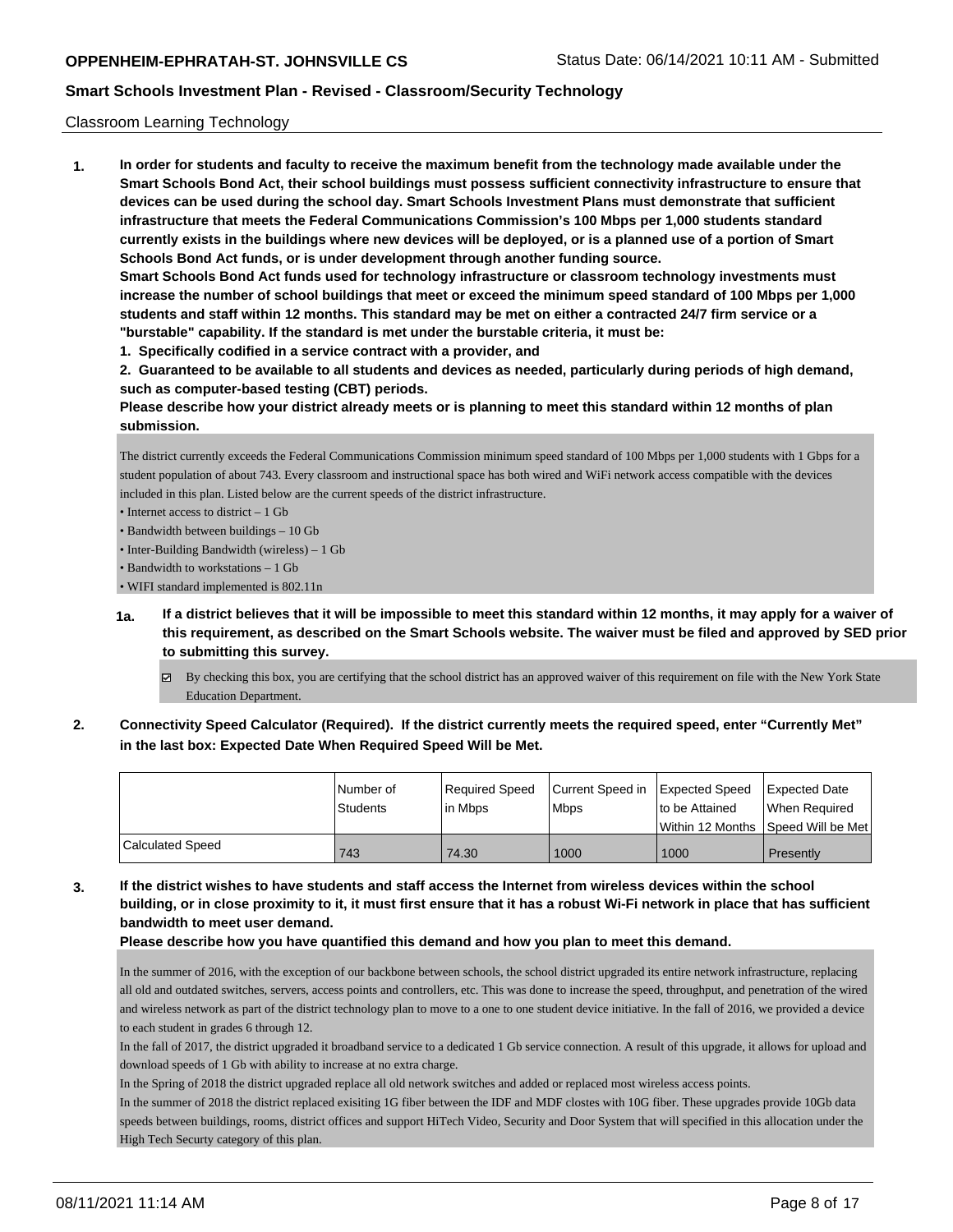### Classroom Learning Technology

**4. All New York State public school districts are required to complete and submit an Instructional Technology Plan survey to the New York State Education Department in compliance with Section 753 of the Education Law and per Part 100.12 of the Commissioner's Regulations. Districts that include educational technology purchases as part of their Smart Schools Investment Plan must have a submitted and approved Instructional Technology Plan survey on file with the New York State Education Department.**

# By checking this box, you are certifying that the school district has an approved Instructional Technology Plan survey on file with the New York State Education Department.

**5. Describe the devices you intend to purchase and their compatibility with existing or planned platforms or systems. Specifically address the adequacy of each facility's electrical, HVAC and other infrastructure necessary to install and support the operation of the planned technology.**

The Oppenheim-Ephratah-St. Johnsville School District Smart Schools Investment Plan is to provide a phased in approach to replace the following devices over a 3 year period. The outline below shows the purchases that will be made for each plan year. The list of devices that we are looking to deploy are chromebooks, laptops, smartboards and graphing calculators.

### **Year 1 (2021/2022)**

- Chromebook and case for each (1-6) Elementary School student. (approx. 302)
- Desktop for each Middle School, High School teaching staff member.
- Classroom smart board replacements for each identified classroom in the High School and Elementary to replace obsolete smart board technology.
- Texas Instrument Graphing Calculators for Math department.
- Laptop and case for each Elementary, Middle School, High School teaching member.
- 20 Laptops for Technology Program

### **Year 2 (2022/2023)**

- Chromebook and case for each (10-12) High School student. (approx. 146)
- Desktop for each Elementary School teaching staff member.
- Classroom smart board replacements for each identified classroom in the High School and Elementary to replace obsolete smart board technology. **Year 3 (2023/2024)**
- Chromebook and case for each (7-9) Middle School student. (approx. 201)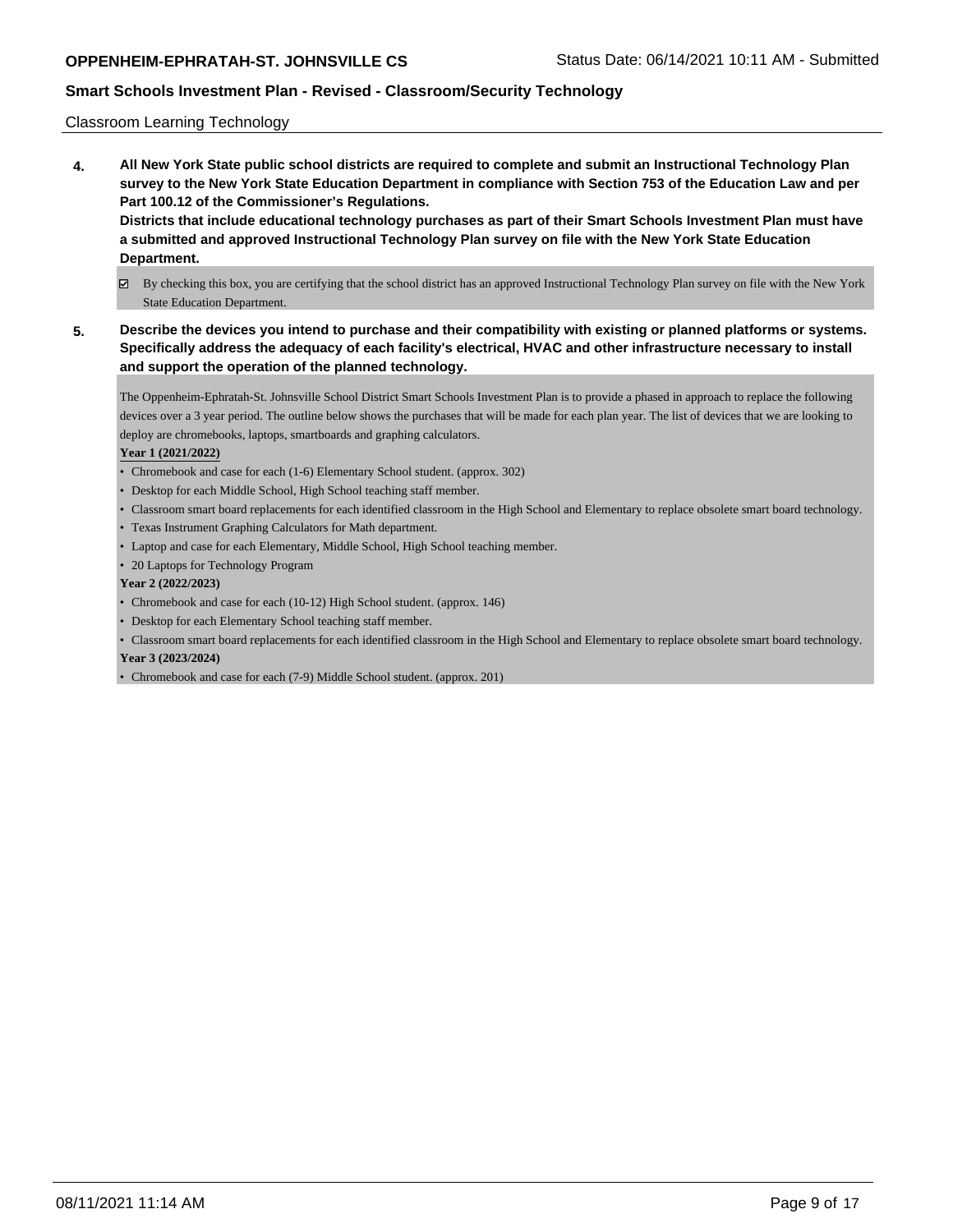#### Classroom Learning Technology

- **6. Describe how the proposed technology purchases will:**
	- **> enhance differentiated instruction;**
	- **> expand student learning inside and outside the classroom;**
	- **> benefit students with disabilities and English language learners; and**
	- **> contribute to the reduction of other learning gaps that have been identified within the district.**

**The expectation is that districts will place a priority on addressing the needs of students who struggle to succeed in a rigorous curriculum. Responses in this section should specifically address this concern and align with the district's Instructional Technology Plan (in particular Question 2 of E. Curriculum and Instruction: "Does the district's instructional technology plan address the needs of students with disabilities to ensure equitable access to instruction, materials and assessments?" and Question 3 of the same section: "Does the district's instructional technology plan address the provision of assistive technology specifically for students with disabilities to ensure access to and participation in the general curriculum?")**

**In addition, describe how the district ensures equitable access to instruction, materials and assessments and participation in the general curriculum for both SWD and English Language Learners/Multilingual Learners (ELL/MLL) students.**

**Please note: If this plan has been identified as a Remote Learning Plan to be submitted and reviewed on an expedited basis, the district should explain how this plan will facilitate remote and hybrid learning, in lieu of responding to the question above.**

The proposed purchases are intended to provide/replace students with current standard touch capable devices and teaching faculty with laptops for mobile instruction. They are also intended to upgrade current classroom technology with touch capable smart boards and desktop technology that integrates with the smart board.

The desired goals are to provide more mobility for teaching faculty to allow them to instruct from any location and to provide a robust classroom technology setting with touch capable smart boards integrated with current industry standard all in one computing devices and also provide students with updated devices that are touch capable that support remote learning and at the same time help with targeting students with learning disabilities, so that through technology we can provide additional software support through different software applications and platforms. All of these goals foster the main goal of providing a better mobile/online learning environment that can transition between outside and inside the classroom and provide teaching faculty access to the tools needed for curriculum development, study tools, tools for assessment and collaborative tools that can be used for general or enhance student learning.

"The district believes that technology included in this plan can be a powerful vehicle to actively engage all students in learning. Using technology tools and resources such as Chromebooks and Laptops utilizing Google Apps and Google Classroom and SeeSaw learning management systems, teachers are able to personalize learning, differentiating both the content and the pedagogical approaches depending on the needs of students. Teachers can extend learning beyond the hours of the day and the confines of the classroom. They can also create authentic learning experiences and connect students to resources that will greatly enhance their learning.

**Providing alternative methods for students to communicate and respond by using assistive technology tools levels the playing field for students with different abilities, ways of learning, and language barriers. Assistive technology is utilized to increase options for students to demonstrate knowledge and skills in academic, special area or elective classes. Recommendations for assistive technology can include text to speech and/or speech to text software which is utilized to provide increased support for comprehension of written or verbal language, suausio books, large print materials, video materials, special paper, braille reader, brailler, classroom with sound field, word processor, computer, electronic textbooks, technology with word prediction,handheld microphones, and magnifier/place finder. Chromebooks allow students with disabilities and language limitations to fully utilize all of the assistive technology apps, extensions and other solutions that devices provide to participate in the same general education curriculum as their peers.**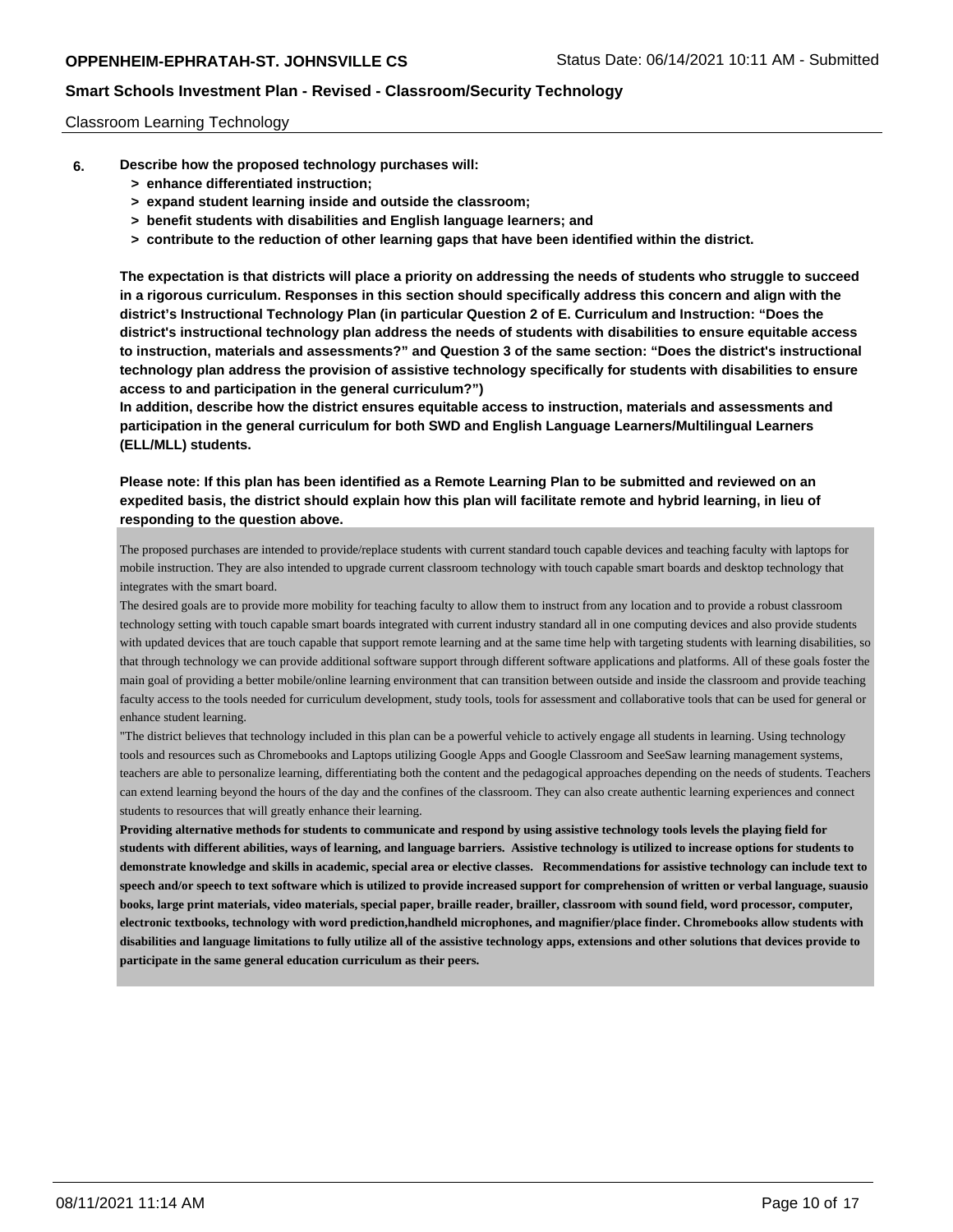#### Classroom Learning Technology

**7. Where appropriate, describe how the proposed technology purchases will enhance ongoing communication with parents and other stakeholders and help the district facilitate technology-based regional partnerships, including distance learning and other efforts.**

The proposed technology purchases, will enhance the school districts ability to forge distant learning partnerships with other school disctricts to provide a wide range of available classes within the realm of our distance learning program as well as the ability to deliver programs. The technology will provide access to services and experiences that are outside the realm of distance learning such as tutoring, mental health support, internships and expert resources on subject matter.

The technology will augment or enhance the Parent/Guardian/Teacher relationship by providing the ability to have online meetings to discuss student performance and engagement, promote Parent/Guardian involvement in school activities (PTA) and the ability to observe and understand the online instruction that the student receives. **Programs like SeeSaw have a built-in parent communication tool.**

**8. Describe the district's plan to provide professional development to ensure that administrators, teachers and staff can employ the technology purchased to enhance instruction successfully.**

**Note: This response should be aligned and expanded upon in accordance with your district's response to Question 1 of F. Professional Development of your Instructional Technology Plan: "Please provide a summary of professional development offered to teachers and staff, for the time period covered by this plan, to support technology to enhance teaching and learning. Please include topics, audience and method of delivery within your summary."**

**Please note: If this plan has been identified as a Remote Learning Plan to be submitted and reviewed on an expedited basis, the district should provide a statement confirming that the district has provided or will provide professional development on these devices to its staff, in lieu of responding to the question above.**

On-going professional development is a critical component of the district's Instructional Technology Plan. The district provides a wide range of professional development each year for our teachers, teaching assistants, administrators, and other staff. Some of these training topics include interactive white boards and smart notebook, Google Apps for Education, SchoolTool, SeeSaw and Microsoft products and Chromebooks. There are sessions offered during and after school and on Superintendent Conference days throughout the year addressing district supported applications that can be integrated into curriculum and instruction. The district strongly believes that the instructional and leadership staff, along with the technical support staff need higher-level professional development in order to continue in their roles. **At least once yearly, the asministrative staff sends out a survey to all teaching staff to assess their needs.** There is currently one staff member dedicated to instructional technology integration across the district **that is Google certified and attends all Model Schools trainings. There is an extra hour built into the end of each day that is used for professional development activities. Some of our more proficient teaching staff offer mini-technol gy workshops for their colleagues when they have information and strategies.** The district is committed and will continue to provide professional development on an ongoing basis to the staff to allow them to utilize the technology tools and resources in the most effective manner possible.

**9. Districts must contact one of the SUNY/CUNY teacher preparation programs listed on the document on the left side of the page that supplies the largest number of the district's new teachers to request advice on innovative uses and best practices at the intersection of pedagogy and educational technology.**

 $\boxtimes$  By checking this box, you certify that you have contacted the SUNY/CUNY teacher preparation program that supplies the largest number of your new teachers to request advice on these issues.

**9a. Please enter the name of the SUNY or CUNY Institution that you contacted.**

College of Oneonta

**9b. Enter the primary Institution phone number.**

(607) 436-3500

**9c. Enter the name of the contact person with whom you consulted and/or will be collaborating with on innovative uses of technology and best practices.**

Dr. Paul Bischoff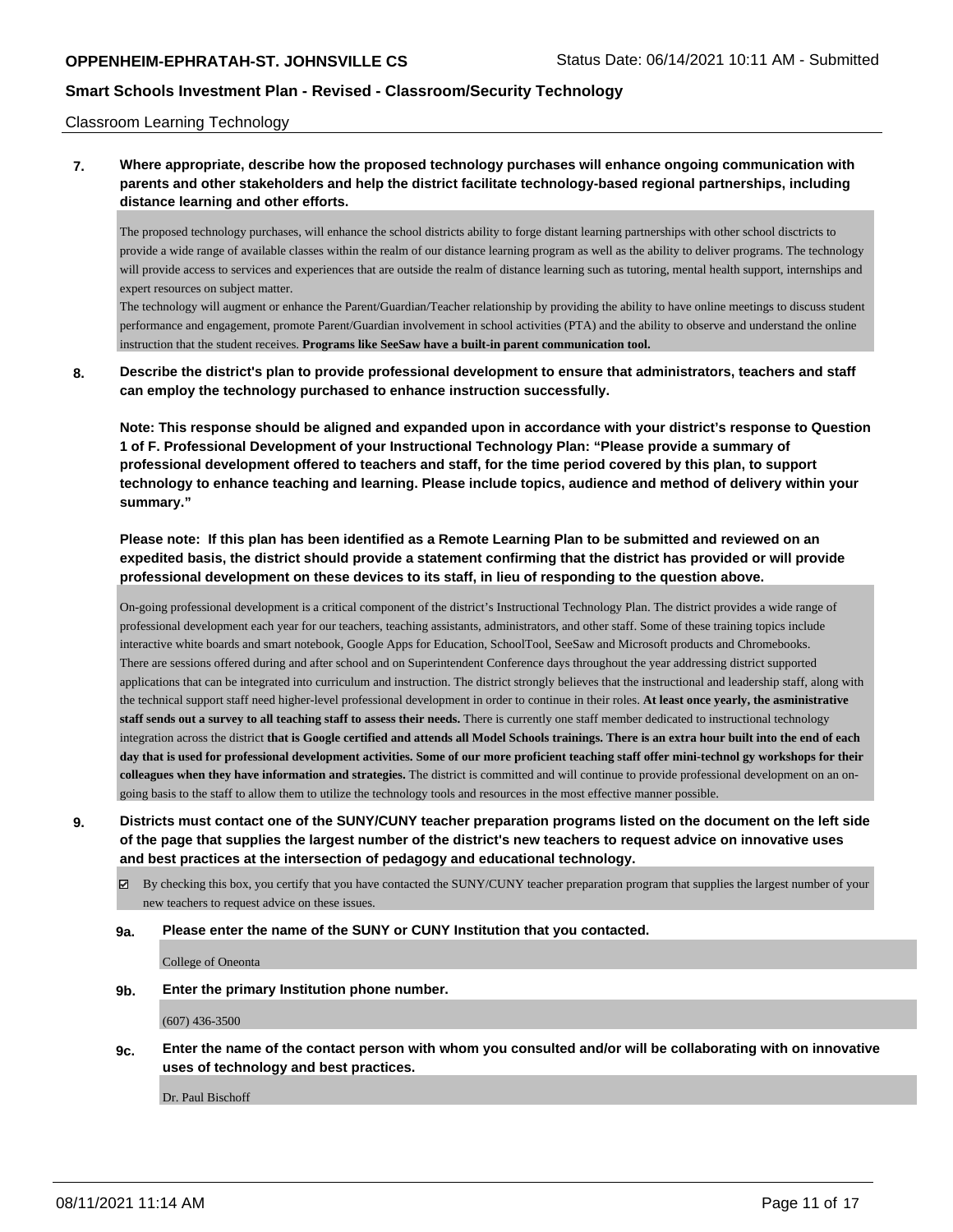### Classroom Learning Technology

**10. To ensure the sustainability of technology purchases made with Smart Schools funds, districts must demonstrate a long-term plan to maintain and replace technology purchases supported by Smart Schools Bond Act funds. This sustainability plan shall demonstrate a district's capacity to support recurring costs of use that are ineligible for Smart Schools Bond Act funding such as device maintenance, technical support, Internet and wireless fees, maintenance of hotspots, staff professional development, building maintenance and the replacement of incidental items. Further, such a sustainability plan shall include a long-term plan for the replacement of purchased devices and equipment at the end of their useful life with other funding sources.**

 $\boxtimes$  By checking this box, you certify that the district has a sustainability plan as described above.

**11. Districts must ensure that devices purchased with Smart Schools Bond funds will be distributed, prepared for use, maintained and supported appropriately. Districts must maintain detailed device inventories in accordance with generally accepted accounting principles.**

By checking this box, you certify that the district has a distribution and inventory management plan and system in place.

#### **12. Please detail the type, quantity, per unit cost and total cost of the eligible items under each sub-category.**

| Select the allowable expenditure<br>type.<br>Repeat to add another item under<br>each type. | Item to be Purchased                                    | Quantity | Cost per Item | <b>Total Cost</b> |
|---------------------------------------------------------------------------------------------|---------------------------------------------------------|----------|---------------|-------------------|
| <b>Laptop Computers</b>                                                                     | Dell Lattitude 5410 Laptops                             | 170      | 1,530.00      | 260,100.00        |
| <b>Laptop Computers</b>                                                                     | Dell Chromebook 3100                                    | 700      | 288.67        | 202,069.00        |
| <b>Laptop Computers</b>                                                                     | Dell Chromebook Warranty Care                           | 700      | 56.73         | 39,711.00         |
| <b>Other Costs</b>                                                                          | <b>TI Graphing Calculator</b>                           | 100      | 133.00        | 13,300.00         |
| <b>Desktop Computers</b>                                                                    | Dell OptiPlex 7480 All In One                           | 48       | 1,313.78      | 63.061.44         |
| Interactive Whiteboards                                                                     | Dell Interactive Conference Room 70<br>Monitor - C7017T | 25       | 2,995.00      | 74,875.00         |
| <b>Other Costs</b>                                                                          | <b>Cabling Costs</b>                                    | 25       | 100.00        | 2,500.00          |
|                                                                                             |                                                         | 1,768    | 6,417.18      | 655,616           |

### **13. Final 2014-15 BEDS Enrollment to calculate Nonpublic Sharing Requirement (no changes allowed.)**

|            | Public Enrollment | Nonpublic Enrollment | Total Enrollment | l Nonpublic<br>l Percentage |
|------------|-------------------|----------------------|------------------|-----------------------------|
| Enrollment | 743               |                      | 743.00           | 0.00                        |

#### **14. If you are submitting an allocation for Classroom Learning Technology complete this table.**

|                          | Public School Sub-Allocation | <b>Estimated Nonpublic Loan</b><br>Amount<br>(Based on Percentage Above) | Estimated Total Public and<br>Nonpublic Sub-Allocation |
|--------------------------|------------------------------|--------------------------------------------------------------------------|--------------------------------------------------------|
| Interactive Whiteboards  | 74,875.00                    | 0.00                                                                     | 74,875.00                                              |
| <b>Computer Servers</b>  | 0.00                         | 0.00                                                                     | 0.00                                                   |
| <b>Desktop Computers</b> | 63,061.44                    | 0.00                                                                     | 63.061.44                                              |
| <b>Laptop Computers</b>  | 501,880.00                   | 0.00                                                                     | 501,880.00                                             |
| <b>Tablet Computers</b>  | 0.00                         | 0.00                                                                     | 0.00                                                   |
| <b>Other Costs</b>       | 15,800.00                    | 0.00                                                                     | 15,800.00                                              |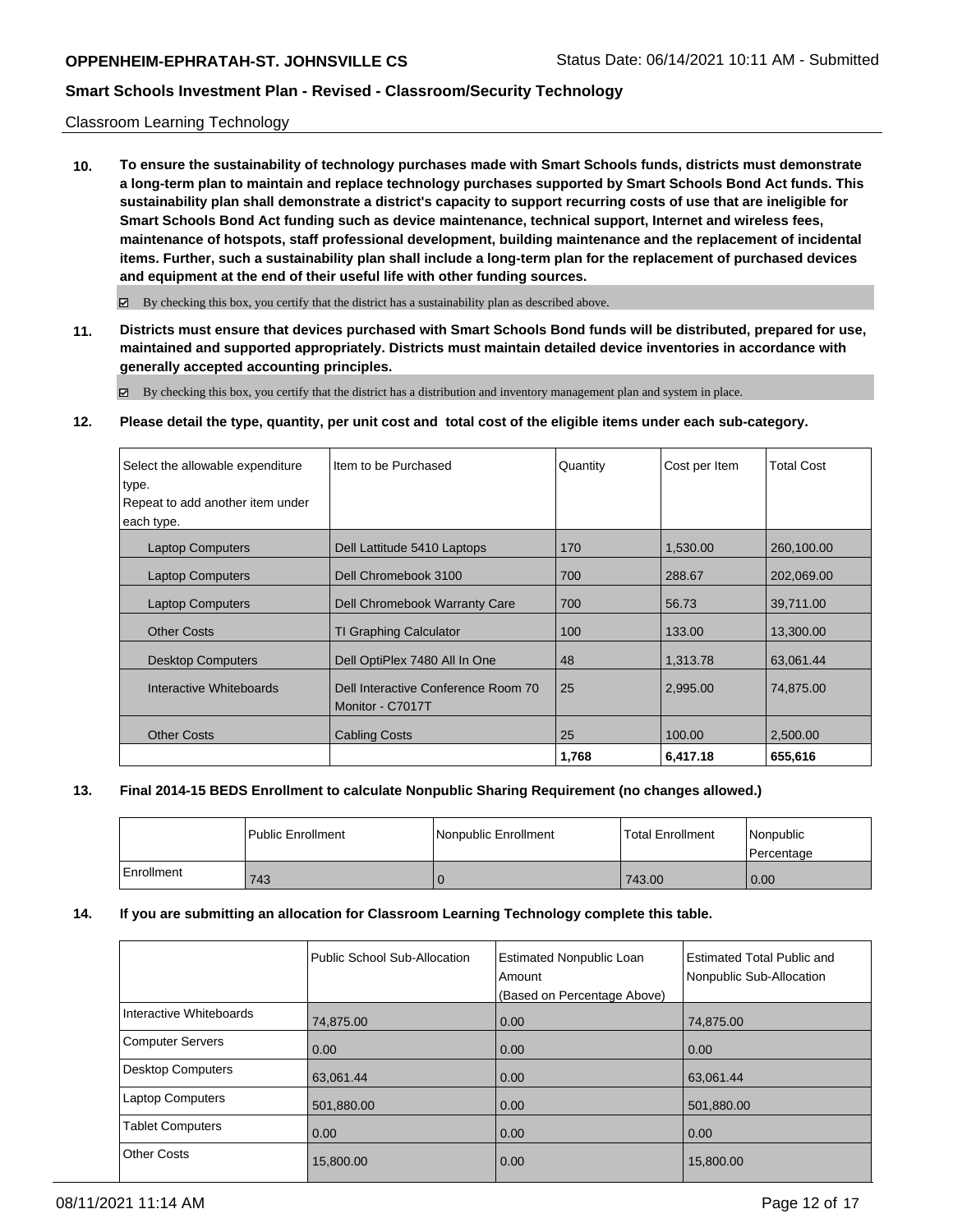Classroom Learning Technology

|         | Public School Sub-Allocation | Estimated Nonpublic Loan<br>l Amount<br>(Based on Percentage Above) | <b>Estimated Total Public and</b><br>Nonpublic Sub-Allocation |
|---------|------------------------------|---------------------------------------------------------------------|---------------------------------------------------------------|
| Totals: | 655.616.44                   | 0                                                                   | 655.616                                                       |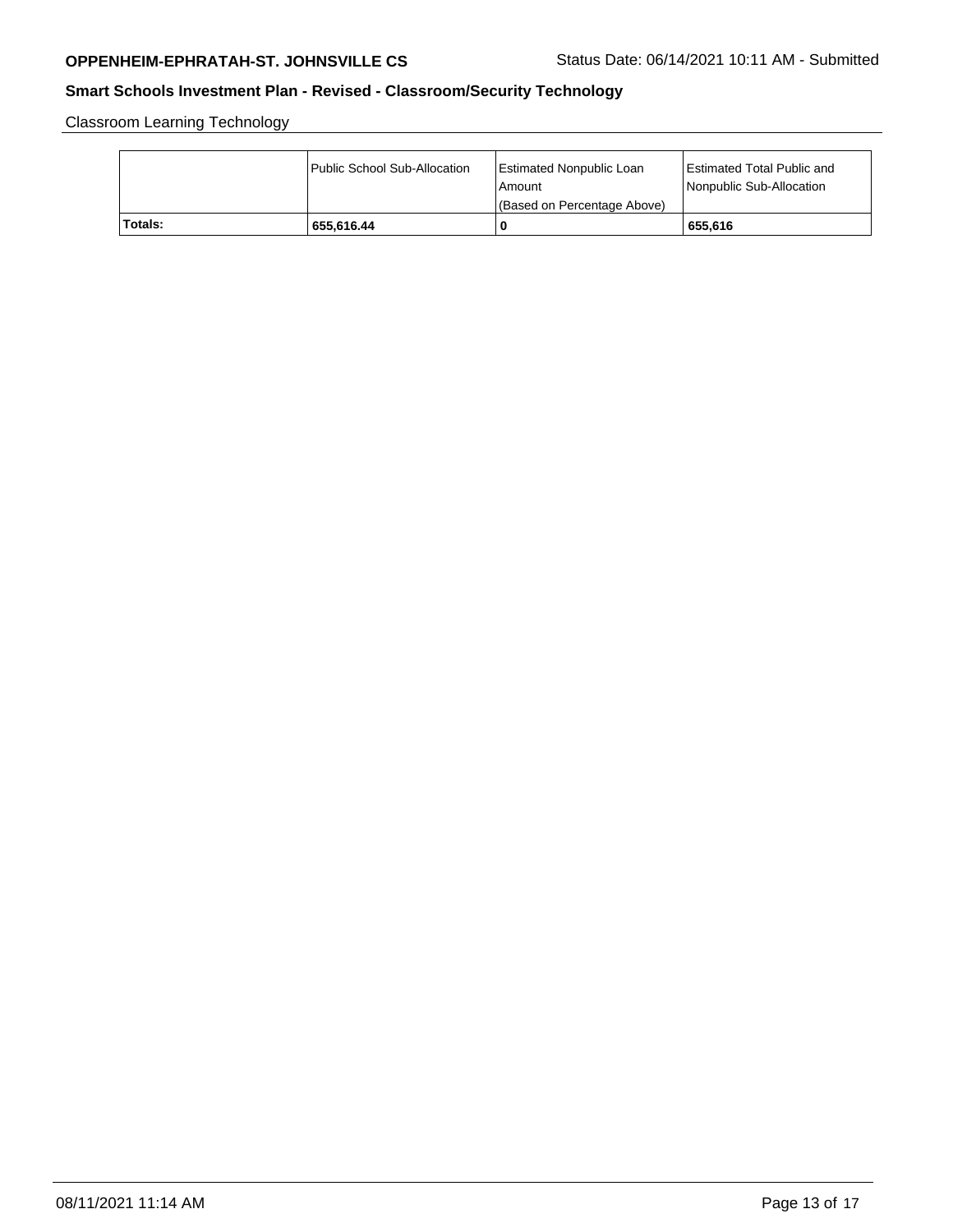#### Pre-Kindergarten Classrooms

**1. Provide information regarding how and where the district is currently serving pre-kindergarten students and justify the need for additional space with enrollment projections over 3 years.**

(No Response)

- **2. Describe the district's plan to construct, enhance or modernize education facilities to accommodate prekindergarten programs. Such plans must include:**
	- **Specific descriptions of what the district intends to do to each space;**
	- **An affirmation that new pre-kindergarten classrooms will contain a minimum of 900 square feet per classroom;**
	- **The number of classrooms involved;**
	- **The approximate construction costs per classroom; and**
	- **Confirmation that the space is district-owned or has a long-term lease that exceeds the probable useful life of the improvements.**

(No Response)

**3. Smart Schools Bond Act funds may only be used for capital construction costs. Describe the type and amount of additional funds that will be required to support ineligible ongoing costs (e.g. instruction, supplies) associated with any additional pre-kindergarten classrooms that the district plans to add.**

(No Response)

**4. All plans and specifications for the erection, repair, enlargement or remodeling of school buildings in any public school district in the State must be reviewed and approved by the Commissioner. Districts that plan capital projects using their Smart Schools Bond Act funds will undergo a Preliminary Review Process by the Office of Facilities Planning.**

**Please indicate on a separate row each project number given to you by the Office of Facilities Planning.**

| Project Number |  |
|----------------|--|
| (No Response)  |  |
|                |  |

**5. Please detail the type, quantity, per unit cost and total cost of the eligible items under each sub-category.**

| Select the allowable expenditure | Item to be purchased | Quantity      | Cost per Item | <b>Total Cost</b> |
|----------------------------------|----------------------|---------------|---------------|-------------------|
| type.                            |                      |               |               |                   |
| Repeat to add another item under |                      |               |               |                   |
| each type.                       |                      |               |               |                   |
| (No Response)                    | (No Response)        | (No Response) | (No Response) | 0.00              |
|                                  |                      | o             | 0.00          | u                 |

**6. If you have made an allocation for Pre-Kindergarten Classrooms, complete this table. Note that the calculated Total at the bottom of the table must equal the Total allocation for this category that you entered in the SSIP Overview overall budget.**

|                                          | Sub-Allocation |
|------------------------------------------|----------------|
| Construct Pre-K Classrooms               | (No Response)  |
| Enhance/Modernize Educational Facilities | (No Response)  |
| <b>Other Costs</b>                       | (No Response)  |
| Totals:                                  | 0.00           |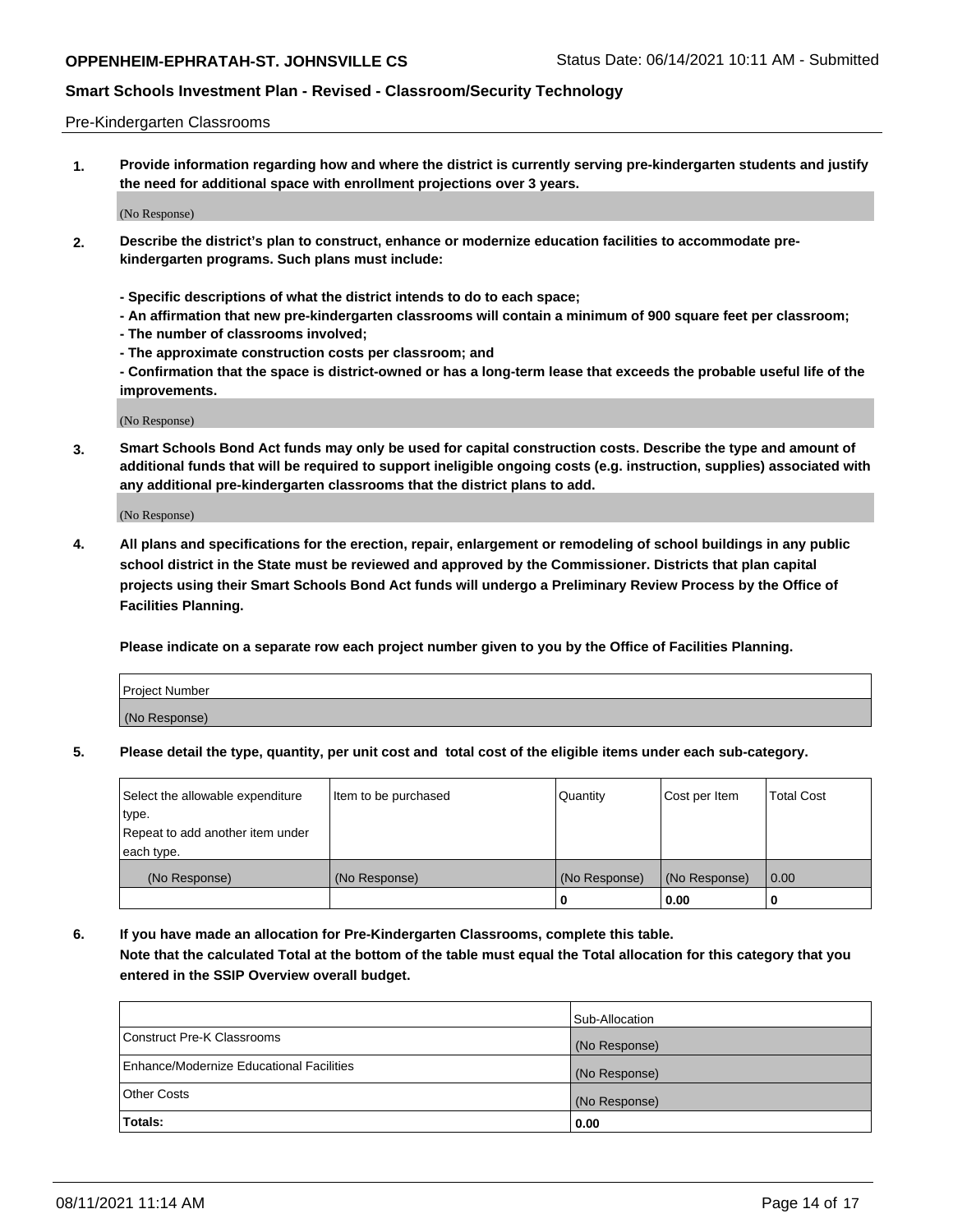Replace Transportable Classrooms

**1. Describe the district's plan to construct, enhance or modernize education facilities to provide high-quality instructional space by replacing transportable classrooms.**

(No Response)

**2. All plans and specifications for the erection, repair, enlargement or remodeling of school buildings in any public school district in the State must be reviewed and approved by the Commissioner. Districts that plan capital projects using their Smart Schools Bond Act funds will undergo a Preliminary Review Process by the Office of Facilities Planning.**

**Please indicate on a separate row each project number given to you by the Office of Facilities Planning.**

| Project Number |  |
|----------------|--|
|                |  |
| (No Response)  |  |

**3. For large projects that seek to blend Smart Schools Bond Act dollars with other funds, please note that Smart Schools Bond Act funds can be allocated on a pro rata basis depending on the number of new classrooms built that directly replace transportable classroom units.**

**If a district seeks to blend Smart Schools Bond Act dollars with other funds describe below what other funds are being used and what portion of the money will be Smart Schools Bond Act funds.**

(No Response)

**4. Please detail the type, quantity, per unit cost and total cost of the eligible items under each sub-category.**

| Select the allowable expenditure | Item to be purchased | Quantity      | Cost per Item | Total Cost |
|----------------------------------|----------------------|---------------|---------------|------------|
| ∣type.                           |                      |               |               |            |
| Repeat to add another item under |                      |               |               |            |
| each type.                       |                      |               |               |            |
| (No Response)                    | (No Response)        | (No Response) | (No Response) | 0.00       |
|                                  |                      | u             | 0.00          |            |

**5. If you have made an allocation for Replace Transportable Classrooms, complete this table. Note that the calculated Total at the bottom of the table must equal the Total allocation for this category that you entered in the SSIP Overview overall budget.**

|                                                | Sub-Allocation |
|------------------------------------------------|----------------|
| Construct New Instructional Space              | (No Response)  |
| Enhance/Modernize Existing Instructional Space | (No Response)  |
| Other Costs                                    | (No Response)  |
| Totals:                                        | 0.00           |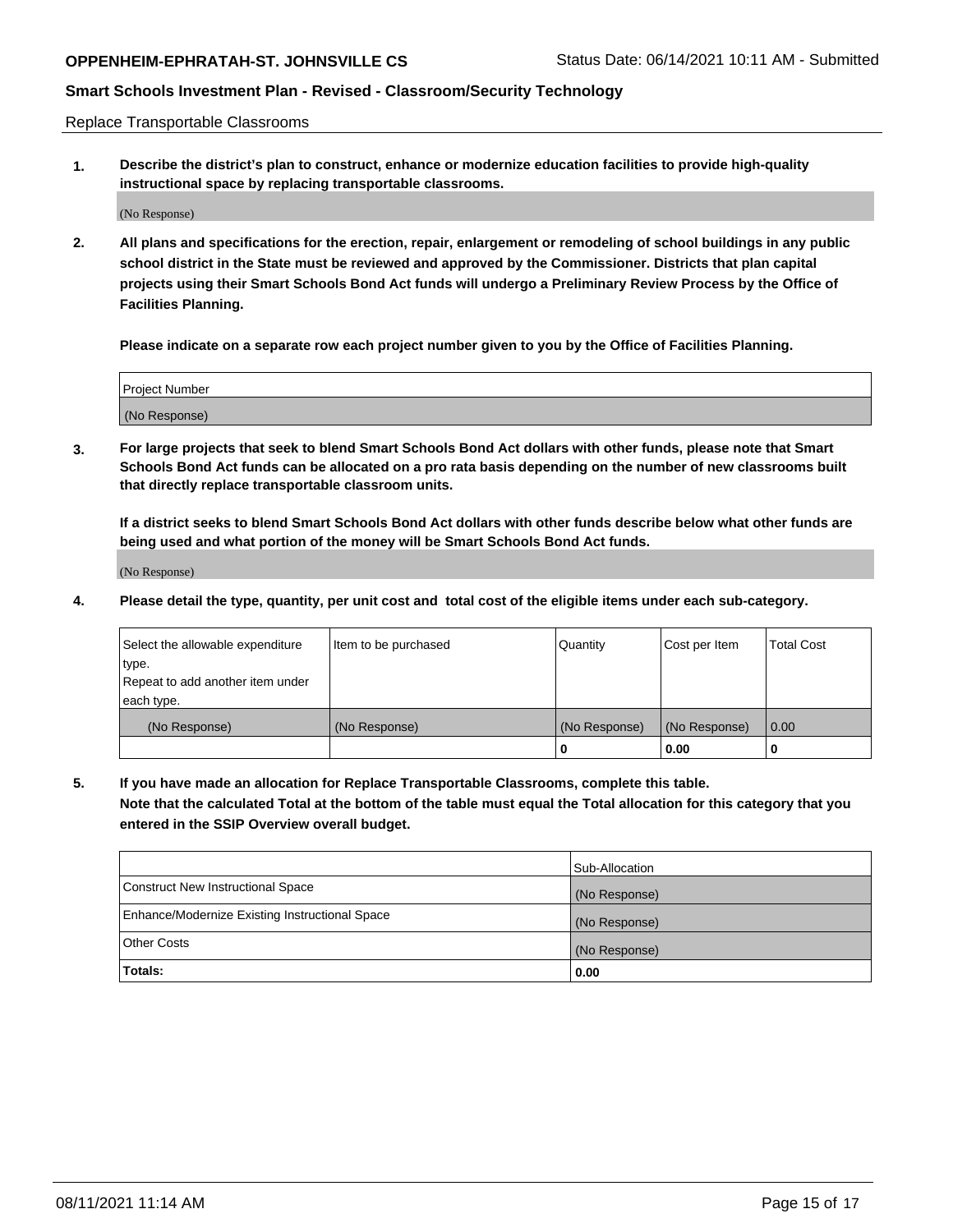### High-Tech Security Features

**1. Describe how you intend to use Smart Schools Bond Act funds to install high-tech security features in school buildings and on school campuses.**

The Oppenheim-Ephratah-St. Johnsville School District Smart Schools Investment Plan is to provide / upgrade the Door Access Control systems, improvements to the PA systems and camera system. The outline below shows the purchases that will be made for these projects. **Year 1 (2021/2022)**

- Install new Door Access Control system at the JR/SR High School and Elementary School. Currently the school district has 2 building complexes with 2 different door access systems. We are looking to replace both with one system using current cloud based system.
- Integrate the current building PA systems with the phone system to provide the ability to broadcast emergency notifications across both systems.
- Provide additional cameras in the Elementary Auditorium and outdoor space that surrounds the auditorium.
- **2. All plans and specifications for the erection, repair, enlargement or remodeling of school buildings in any public school district in the State must be reviewed and approved by the Commissioner. Smart Schools plans with any expenditures in the High-Tech Security category require a project number from the Office of Facilities Planning. Districts must submit an SSBA LOI and receive project numbers prior to submitting the SSIP. As indicated on the LOI, some projects may be eligible for a streamlined review and will not require a building permit. Please indicate on a separate row each project number given to you by the Office of Facilities Planning.**

| Project Number        |
|-----------------------|
|                       |
| 27-12-01-04-0-001-BA1 |
|                       |
| 27-12-01-04-0-003-BA1 |
|                       |
| 27-12-01-04-0-001-004 |
|                       |
| 27-12-01-04-0-003-003 |

- **3. Was your project deemed eligible for streamlined Review?**
	- Yes
	- $\square$  No
	- **3a. Districts with streamlined projects must certify that they have reviewed all installations with their licensed architect or engineer of record, and provide that person's name and license number. The licensed professional must review the products and proposed method of installation prior to implementation and review the work during and after completion in order to affirm that the work was code-compliant, if requested.**

By checking this box, you certify that the district has reviewed all installations with a licensed architect or engineer of record.

**4. Include the name and license number of the architect or engineer of record.**

| Name          | License Number |
|---------------|----------------|
| Steve Wickman | 29664          |

#### **5. Please detail the type, quantity, per unit cost and total cost of the eligible items under each sub-category.**

| Select the allowable expenditure<br>type.<br>Repeat to add another item under | Item to be purchased                         | Quantity | Cost per Item | <b>Total Cost</b> |
|-------------------------------------------------------------------------------|----------------------------------------------|----------|---------------|-------------------|
| each type.                                                                    |                                              |          |               |                   |
| <b>Electronic Security System</b>                                             | Camera Surveillance Security System<br>$-ES$ |          | 15,000.00     | 15,000.00         |
| <b>Entry Control System</b>                                                   | Door Access Control System - HS              |          | 27,000.00     | 27,000.00         |
| <b>Entry Control System</b>                                                   | Door Access Control System - ES              |          | 62,000.00     | 62,000.00         |